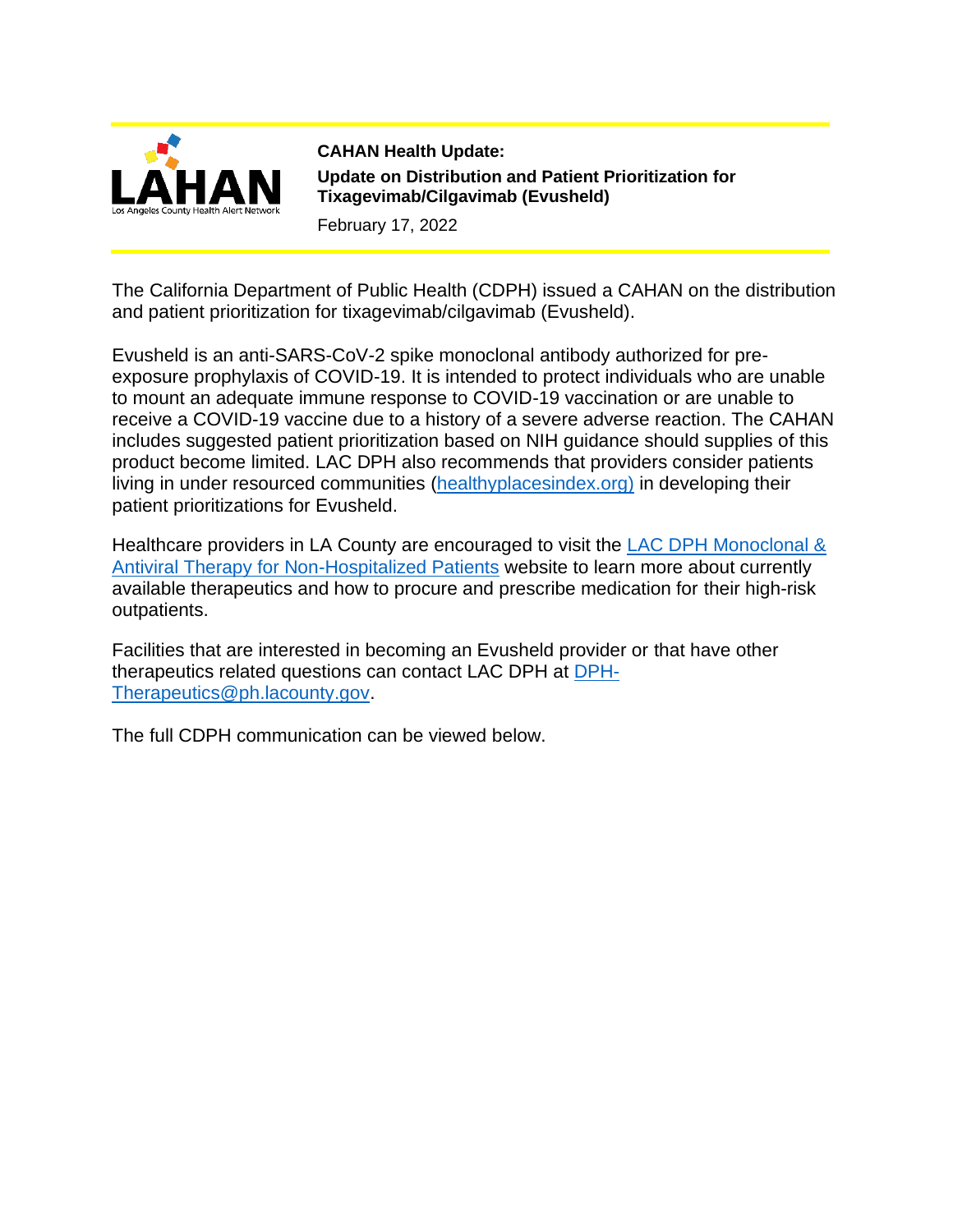

California Department of Public Health



**TOMÁS J. ARAGÓN, M.D., Dr.P.H. GAVIN NEWSOM** *Director and State Public Health Officer Governor*

**Health Alert Update on Distribution and Patient Prioritization for Tixagevimab/Cilgavimab (Evusheld)**  February 15, 2022

State of California—Health and Human Services Agency

# **Product Information**

AstraZeneca's tixagevimab/cilgavimab (Evusheld) received an [emergency use authorization](https://www.fda.gov/media/154704/download)  [\(EUA\)](https://www.fda.gov/media/154704/download) for pre-exposure prophylaxis (PrEP) against COVID-19 on December 8, 2021. A combination of two long-acting anti-SARS-CoV-2 monoclonal antibodies administered via intramuscular injection, Evusheld is intended to protect individuals who are unable to mount an adequate immune response to COVID-19 vaccination or are unable to receive a COVID-19 vaccine due to a history of a severe adverse reaction. Evusheld is not meant to be a replacement for vaccination in individuals who would otherwise be expected respond to the COVID-19 vaccine.

Evusheld is [authorized](https://www.fda.gov/media/154701/download) for adults and children (12 years of age and older weighing at least 40 kg):

Who are not currently infected with SARS-CoV-2 and who have not had a known recent exposure to an individual infected with SARS-CoV-2 **and**

- Who have moderate to severe immune compromise due to a medical condition or receipt of immunosuppressive medications or treatments and may not mount an adequate immune response to COVID-19 vaccination **or**
- For whom vaccination with any available COVID-19 vaccine, according to the approved or authorized schedule, is not recommended due to a history of severe adverse reaction (e.g., severe allergic reaction) to a COVID-19 vaccine(s) and/or COVID19 vaccine component(s).

## **Clinical Trial Data**

In a [clinical trial,](https://www.fda.gov/media/154701/download) RT-PCR-confirmed symptomatic SARS-CoV-2 infection was reported for 8 participants (0.2%) in the Evusheld arm and 17 participants (1.0%) in the placebo arm, representing a 77% reduction in the incidence of infection in the Evusheld arm. A post hoc analysis after a median follow-up period of 6.5 months showed a similar relative risk reduction for symptomatic infection in the Evusheld arm. Adverse events were similar in both study arms, although there was a slightly higher risk of cardiac events in the Evusheld arm.

## **Changes in Distribution to California Jurisdictions**

Initial distribution of Evusheld by the California Department of Public Health (CDPH) was to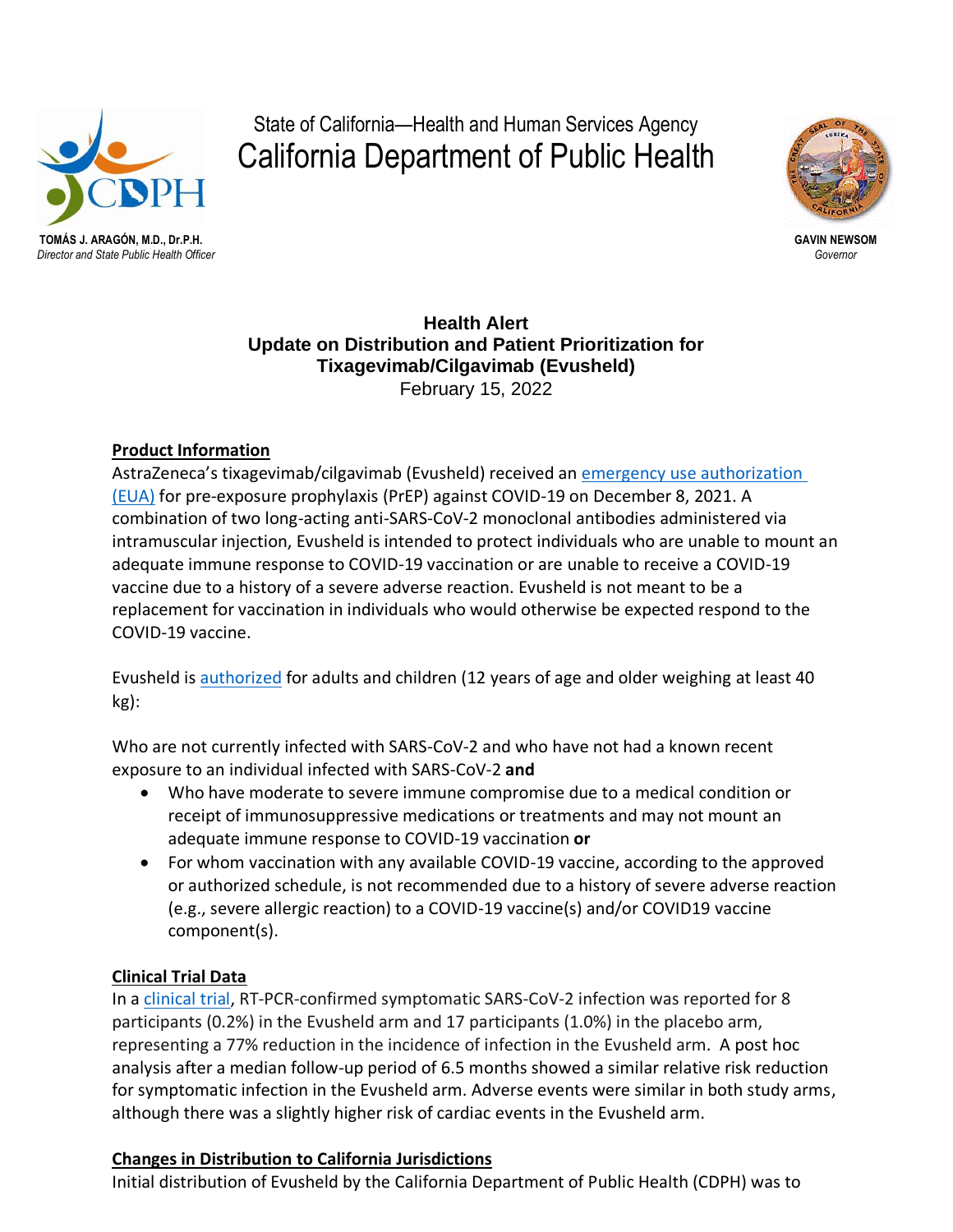Mutual Aid Regions with instructions to send treatment courses to transplant and cancer centers and other identified priority locations across their region. This was owing to extremely short supply of the product in the first few weeks of distribution.

Starting February 14, 2022, this process changed and Evusheld will be directly allocated to local health jurisdictions similar to the other federally allocated COVID-19 therapeutics. Local health jurisdictions and [Medical Health and Operations Area Coordinator](https://emsa.ca.gov/medical-health-operational-area-coordinator/) (MHOAC) will be responsible for identifying facilities best placed to provide the product in an equitable fashion to their populations.

The methodology of determining quantity of product supplied to each jurisdiction will remain unchanged, considering the following:

- Total number of Evusheld allocated to each jurisdiction will be tied to the overall population in each quartile of the [Healthy Places Index \(HPI\)](https://healthyplacesindex.org/) equity measure.
- All jurisdictions accepting orders will receive a minimum allocation size of 24 courses.

Healthcare facilities that would like to acquire product should contact their local [MHOAC.](https://emsa.ca.gov/medical-health-operational-area-coordinator/)

### **Prioritization of Patients to Receive Evusheld**

Overall weekly supplies of Evusheld [distributed from HHS](https://www.phe.gov/emergency/events/COVID19/therapeutics/distribution/Pages/data-tables.aspx) have remained relatively consistent. However, product scarcity is still possible, especially as the number of sites administering this treatment increases. In cases where supply is limited by supply or logistical constraints, providers should follow the [NIH treatment guidelines.](https://www.covid19treatmentguidelines.nih.gov/therapies/statement-on-patient-prioritization-for-outpatient-therapies/?utm_source=site&utm_medium=home&utm_campaign=highlights) In summary, patients eligible for receiving Evusheld can be prioritized into three groups:

**Priority 1:** People who are severely immunocompromised should be prioritized for Evusheld. According to the [NIH treatment guidelines,](https://www.covid19treatmentguidelines.nih.gov/therapies/statement-on-patient-prioritization-for-outpatient-therapies/?utm_source=site&utm_medium=home&utm_campaign=highlights) individuals with the below, or equivalent medical conditions, can be classified as having a severe immunocompromising condition:

- Patients who are within 1 year of receiving B-cell depleting therapies (e.g., rituximab, ocrelizumab, ofatumumab, alemtuzumab)
- Patients receiving Bruton tyrosine kinase inhibitors
- Chimeric antigen receptor T cell recipients
- Post-hematopoietic cell transplant recipients who have chronic graft versus host disease or who are taking immunosuppressive medications for another indication
- Patients with hematologic malignancies who are on active therapy
- Lung transplant recipients
- Patients who are within 1 year of receiving a solid-organ transplant (other than lung transplant)
- Solid-organ transplant recipients with recent treatment for acute rejection with T or B cell depleting agents
- Patients with severe combined immunodeficiencies